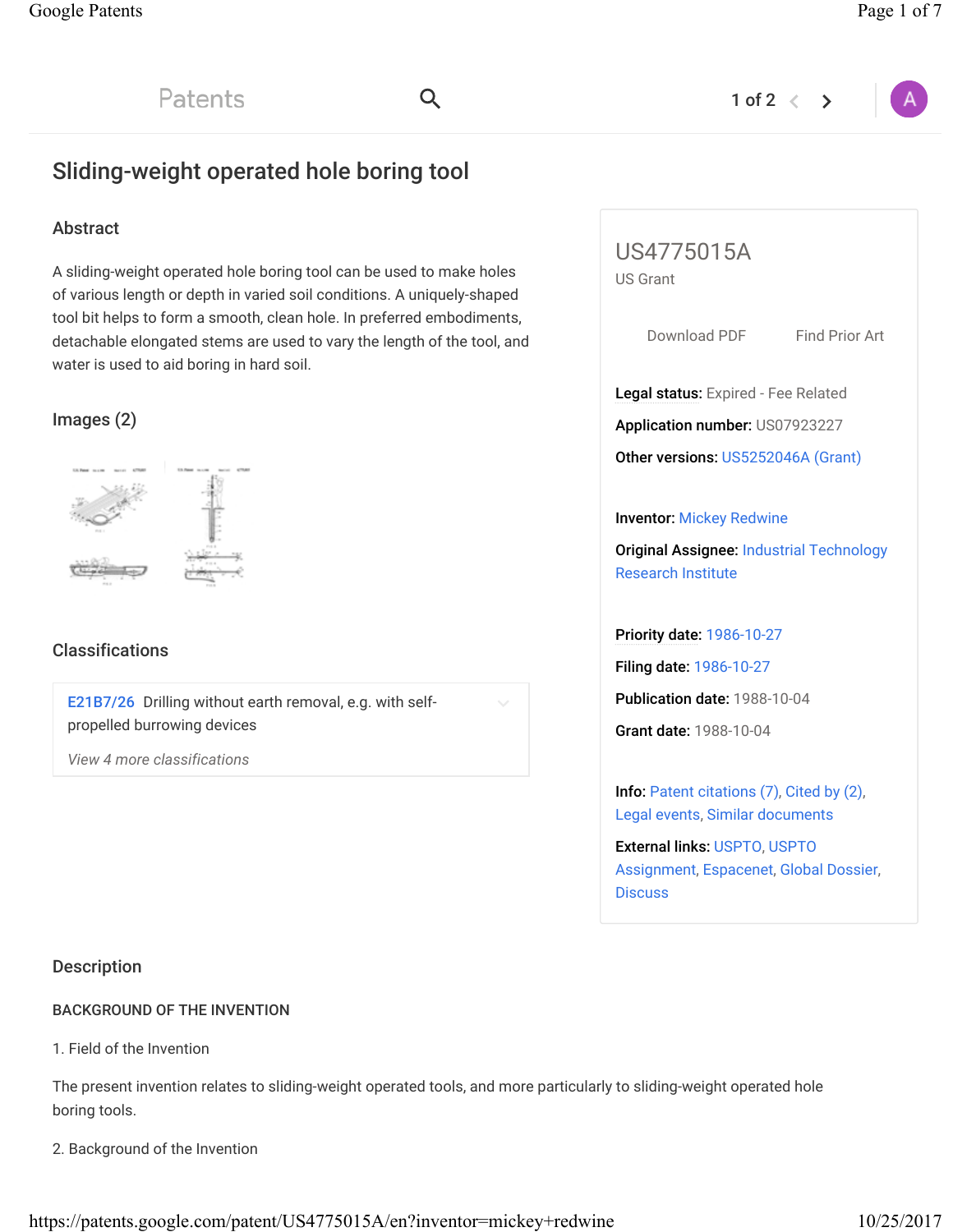Sliding-weight operated tools have been around for a number of years. U.S. Pat. No. 716,274, issued in 1902, discloses one such tool, which comprises a rod having dual collars, a sliding weight disposed on the rod between the collars, and tool bits disposed on the rod on opposite ends of the rod from the collars. The tool was designed to be used to form holes in masonry, and in operation, one of the tool bits (for example, a hollow cylinder) is placed against the masonry such that the tool extends perpendicularly from the masonry. The sliding weight is then repeatedly and forcefully slid into contact with the collar adjacent the tool bit. The momentum of the weight is transferred to the tool bit at each strike of the collar by the weight, thereby causing the tool bit to penetrate the masonry and form a hole therein.

U.S. Pat. No. 3,050,095 discloses another sliding-weight operated tool, which comprises a hexagonal rod having a teardrop shaped tool bit on one end thereof, a first collar adjacent the other end, a second collar intermediate the first collar and the tool bit, and a sliding weight disposed on the rod between the two collars. The sliding weight has two handles projecting ourtwardly therefrom, and the tool is described as being useful for boring holes in tree stumps. In operation, the sliding weight is slid upwardly and downwardly between the two collars and when it strikes the second collar, the impact is transmitted to the tool bit, which forms a hole in the tree stump.

U.S. Pat. No. 3,568,657 discloses a tool for breaking rocks, similar to the tool of Pat. No. 716,274, in which various means are provided to remove the sliding weight from the tool.

Yet another sliding-weight operated tool is described in U.S. Pat. No. 4,241,795. In that tool (a "manual jack hammer"), the sliding weight is a rod disposed within a shaft, and strikes a tool bit, a portion of which is elastically retained in the lower end of the shaft.

While it appears that these tools would function well in carrying out the jobs for which they were intended, they are inherently limited by their structure as to the length or depth of holes which they are capable of boring. Also, they would not function well in certain soil conditions.

### SUMMARY OF THE INVENTION

The device of the present invention is a sliding-weight operated boring tool which is preferably variable in length to allow holes of various length or depth to be formed therewith. The device preferably has means to facilitate boring in tough soil conditions.

The sliding-weight operated boring tool has a tool drive means adjacent one end thereof, and a tool bit adjacent the other end. The tool drive means serves to provide a driving force to enable the tool bit to form a hole, and comprises a shaft and a sliding weight, the shaft having means to limit relative movement between the shaft and the sliding weight. The means to vary the length of the tool preferably comprises elongated stems with means to quickly and easily connect the stems intermediate the tool drive means and the tool bit.

A hole may be begun with a tool bit directly connected to the tool drive means. The sliding weight is reciprocated on the shaft, and each strike of the movement-limiting means by the sliding weight imparts momentum to the tool bit, lengthening the hole. Elongated stems are periodically added to the tool to enable the tool to bore a hole having the desired length or depth.

If the soil is particularly hard to bore through, it may be desirable to use a pressurized fluid, such as water, to aid in the boring of the hole. In such a case, means are provided to connect a source of fluid to the tool, and means are provided to allow the fluid to pass through the tool, and exit via one or more fluid ports in the tool bit.

The tool bit is preferably shaped such that it forms a hole having compacted walls as it penetrates the ground, and also compacts, against the walls of the hole as the tool bit is removed therefrom, dirt which may fall into the hole.

It is an object of the present invention to provide a variable length sliding-weight operated boring tool.